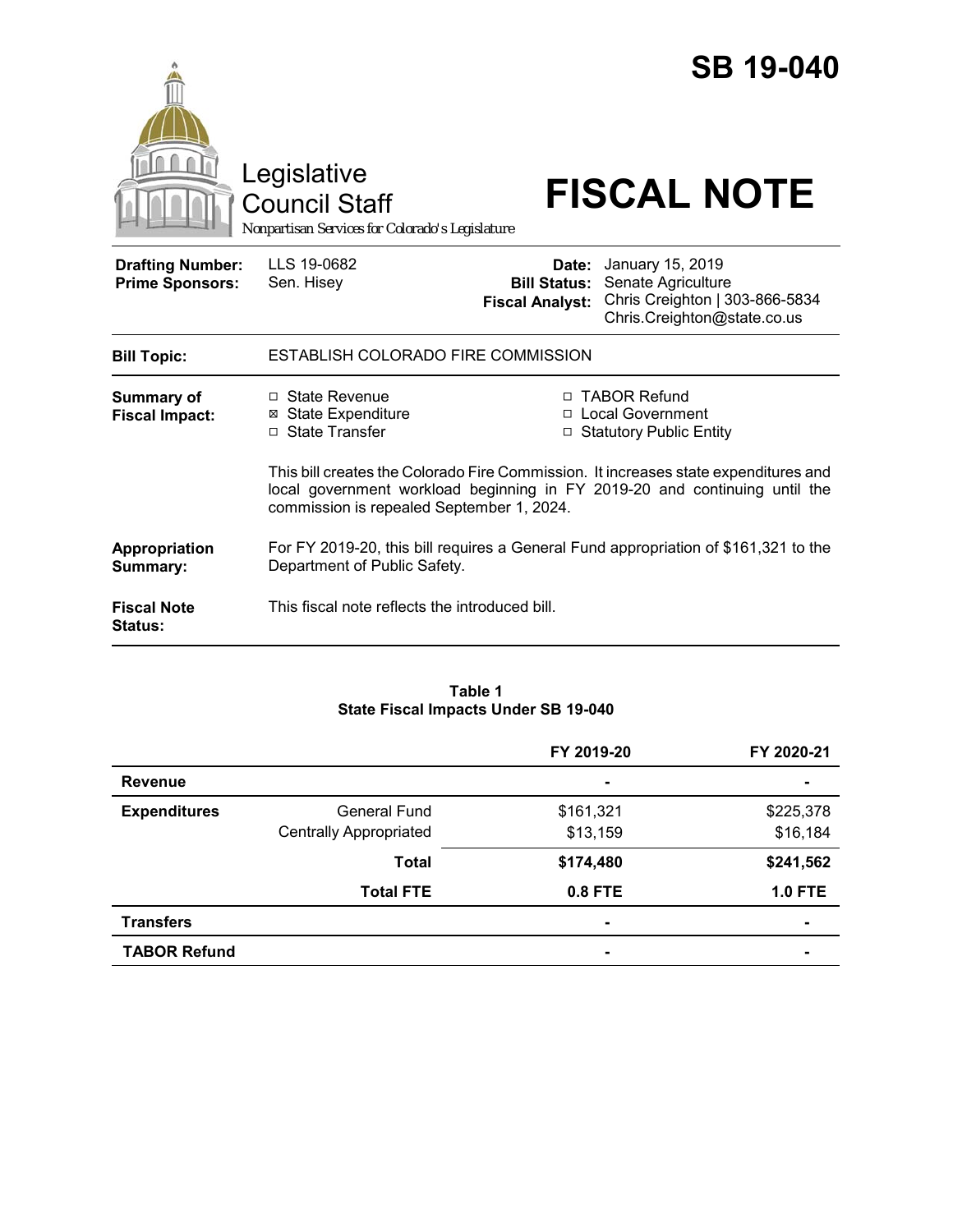January 15, 2019

# **Summary of Legislation**

This bill creates the Colorado Fire Commission (commission) in the Department of Public Safety (DPS), Division of Fire Prevention and Control.

The commission is required to meet at least once every three months to enhance public safety and safeguard individuals, natural resources, property, and local and regional communities, through an integrated statewide process focused on capacity to conduct fire management and use, preparedness, prevention, and response activities, and to increase the resiliency of local communities. The commission consists of 19 voting members and at least 6 non-voting members from federal, state, and local entities who serve on a volunteer basis, but are entitled to be reimbursed for commission related expenses. Commission duties are specified in the bill and the commission may establish task forces to study and make recommendations to the full commission.

The commission must report on its activities and recommendations to the General Assembly by August 31, 2020, and each year thereafter until the commission is repealed on September 1, 2024. A sunset review must be conducted by the Department of Regulatory Agencies prior to this repeal date.

## **Assumptions**

While the bill only requires the commission to meet once every three months, this analysis assumes the full commission of at least 25 members will meet monthly in order to accomplish the duties specified in the bill and to review the work of all task forces created. For FY 2019-20, it is assumed the commission will meet seven times beginning in December of 2019.

## **State Expenditures**

This bill increases state expenditures by \$174,480 and 0.8 FTE in FY 2019-20 and \$241,562 and 1.0 FTE in FY 2020-21 and beyond until the commission repeals. These impacts are shown in Table 2 and discussed below.

|                                             | FY 2019-20 | FY 2020-21     |
|---------------------------------------------|------------|----------------|
| <b>Department of Public Safety</b>          |            |                |
| <b>Personal Services</b>                    | \$58,364   | \$70,036       |
| Operating Expenses and Capital Outlay Costs | \$6,108    | \$1,550        |
| Consultant                                  | \$33,750   | \$45,000       |
| Meeting and Travel Expenses                 | \$63,099   | \$108,792      |
| Centrally Appropriated Costs*               | \$13,159   | \$16,184       |
| <b>Total Cost</b>                           | \$174,480  | \$241,562      |
| <b>Total FTE</b>                            | $0.8$ FTE  | <b>1.0 FTE</b> |

#### **Table 2 Expenditures Under SB 19-040**

 *\* Centrally appropriated costs are not included in the bill's appropriation.*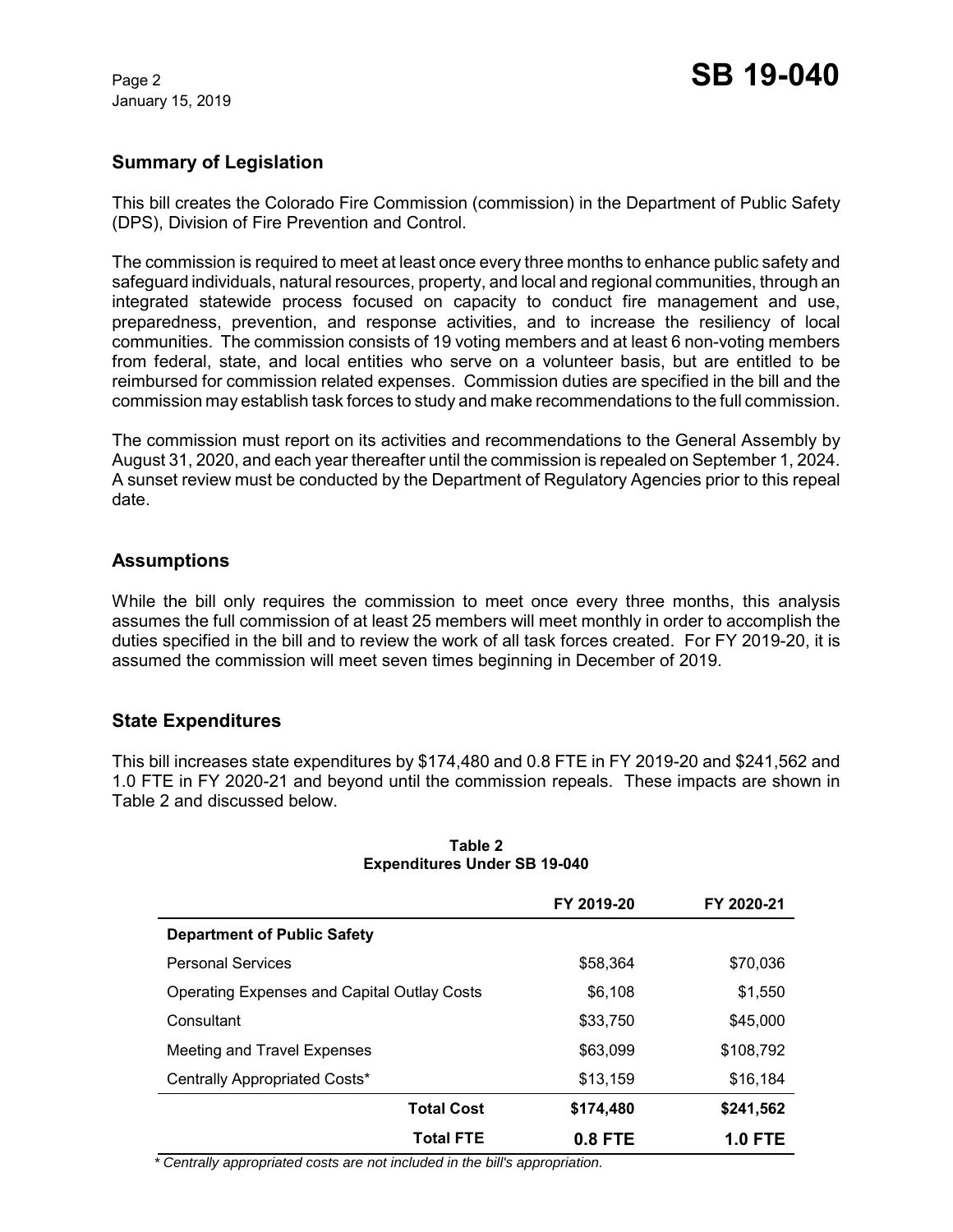January 15, 2019

**Department of Public Safety.** The DPS requires 1.0 FTE to provide staff support to the full commission and each task force created. This includes attending meetings, conducting research, and preparing presentations and written reports for the commission and the General Assembly. Personal services and standard operating costs are included and prorated in the first year to reflect the General Fund paydate shift and an August 1 start date.

- C *Consultant services.* The DPS will contract with a consultant to facilitate commission meetings, identify and prioritize areas of study, and to oversee commission task forces. This assumes 10 hours of facilitation time per month for a total of 120 hours for meeting facilitation and 80 hours of identifying and prioritizing areas of study for the commission for a total of 200 hours facilitation services per year. Using the rate of \$225 per hour, it is estimated this will cost \$45,000 per year. Costs in the first year assume 150 total hours for 70 hours of meeting facilitation and 80 hours of identifying and prioritizing areas of study.
- *Meeting and travel expenses.* Meeting and travel expenses are estimated to cost \$108,792 per year for mileage reimbursement, lodging, meals, and the rental of meeting space for at least 25 people for 12 full commission meetings. Costs in the first year are prorated for seven meetings. Because the commission will be comprised of members from throughout the state, it is assumed that meetings will be held in locations around the state and meeting and travel expenditures will be incurred for each meeting.

**Department of Higher Education, Colorado State Forest Service.** Beginning in FY 2019-20 and continuing until the repeal of this commission, this bill increases workload for the State Forest Service to have a representative on the commission.

**Department of Regulatory Agencies.** This bill increases workload for the Department of Regulatory Agencies to conduct a sunset review of the commission in FY 2023-24, prior to the September 1, 2024, commission repeal date. This workload increase can be accomplished within existing appropriations as part of the department's normal sunset review workload.

**Centrally appropriated costs.** Pursuant to a Joint Budget Committee policy, certain costs associated with this bill are addressed through the annual budget process and centrally appropriated in the Long Bill or supplemental appropriations bills, rather than in this bill. These costs, which include employee insurance and supplemental employee retirement payments, are estimated to be \$13,159 in FY 2019-20 and \$16,184 in FY 2020-21 and beyond until the commission is repealed.

## **Local Government**

Beginning in FY 2019-20 continuing until the repeal of this commission, this bill increases local government workload from which for members of the commission are appointed. This includes firefighter, county sheriff, county, municipal, and special district representatives.

## **Effective Date**

The bill takes effect August 2, 2019, if the General Assembly adjourns on May 3, 2019, as scheduled, and no referendum petition is filed.